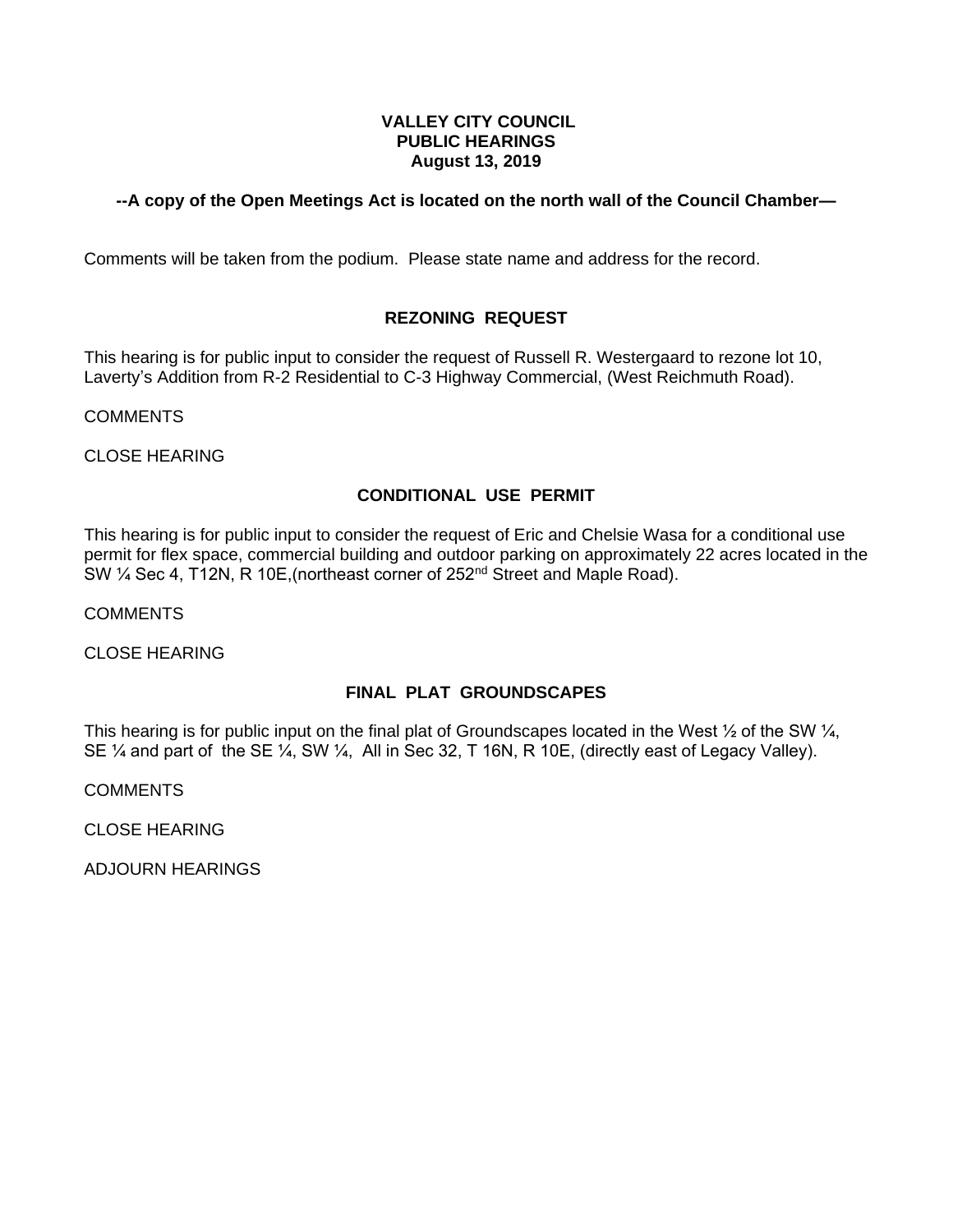Anyone desiring to speak on any item on the Agenda is invited to do so, but will be limited to three minutes. After being recognized by the Mayor, please state your name and address for the record. Anyone desiring to speak for a longer period of time should make arrangements with the City Clerk prior to the meeting.

# AGENDA

# VALLEY CITY COUNCIL

# AUGUST 13, 2019

# **--A copy of the Open Meetings Act is located on the north wall of the Council Chamber—**

Any agenda item may be moved at any time at the discretion of the Mayor.

The Mayor and Council reserve the right to adjourn into executive session on any agenda item per Nebraska Revised Statutes 84-1410.

One copy of all reproducible written material to be discussed at this meeting is available for examination or copying.

- 1. ROLL CALL
- 2. MEETING CALLED TO ORDER
- 3. PLEDGE OF ALLEGIANCE
- 4. PROOF OF PUBLICATION
- 5. VISITORS / CORRESPONDENCE
- 6. APPROVAL OF AGENDA

### 7. CONSENT AGENDA

All agenda items indicated by an asterisk will comprise the consent agenda and will be acted on in a single motion. Consent agenda items are being forwarded to the Council Members. Any individual item may be removed by a council member for special discussion and consideration.

- \* ACCEPT MINUTES
- \* ACCEPT TREASURER'S REPORT
- \* APPROVE BILLS PAID DURING THE MONTH
- \* APPROVE BILLS & ADDITIONAL BILLS PRESENTED FOR PAYMENT
- **A Complete listing of claims processed through Monday, August 12, 2018 is on file in the office of the City Clerk.**
- \* JULY PAYROLL, \$67847.15/I.R.A., \$963.34
- \* JULY KENO RECEIPTS \$3,990.71
- \* ACCEPT PeopleService, Inc. Report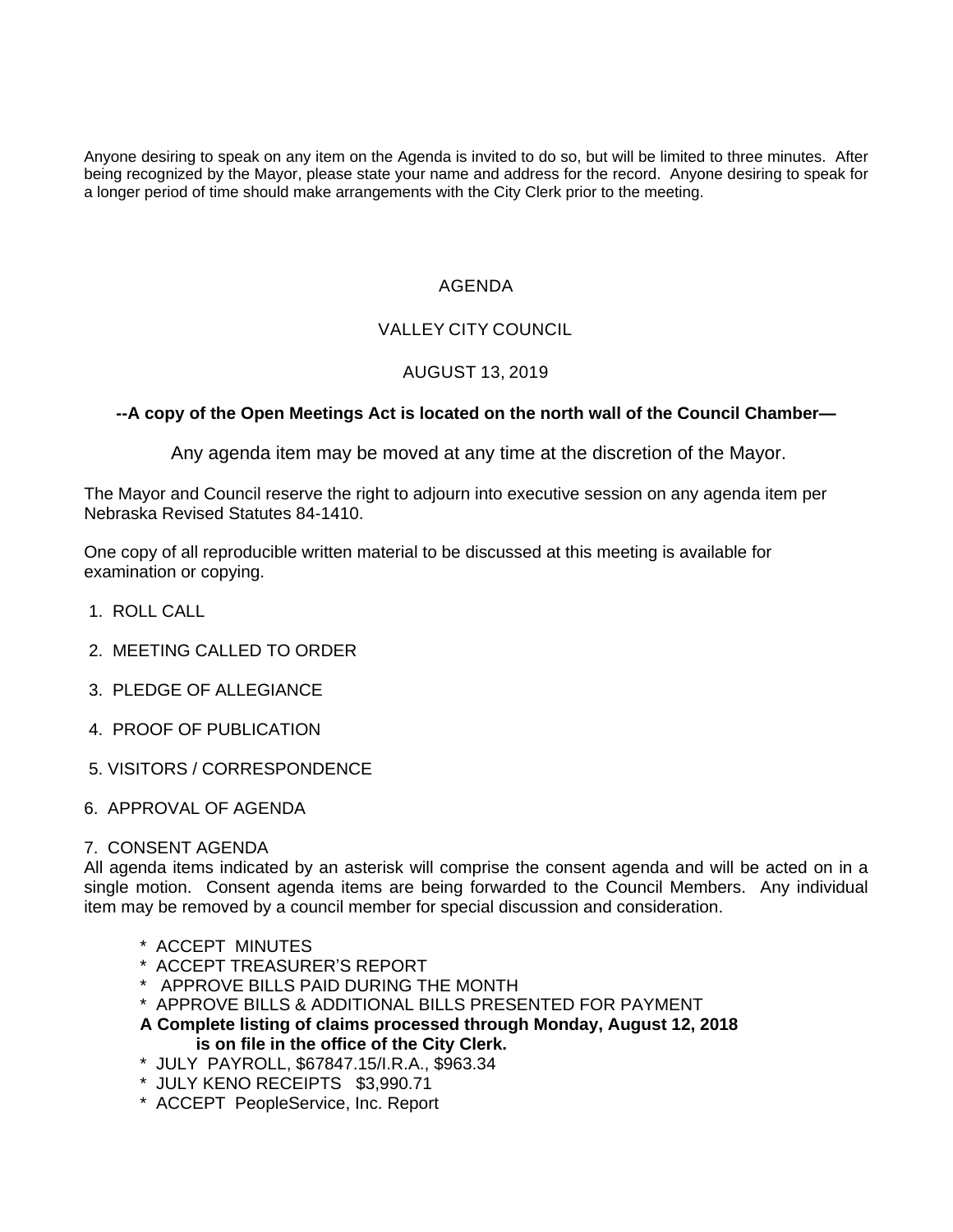- \* ACCEPT Library Board Minutes May 9, 2019
- \* ACCEPT July Library Statistical Report
- \* ACCEPT Board of Adjustment Minutes July 1, 2019
- \* ACCEPT Planning Commission Minutes July 16, 2019
- 8. RESOLUTION NO. 2019-28/Council consideration and action to approve a request by Martin Marietta North Valley Sand to revise condition #2 of existing conditional permit to amend the hours of operation/hauling. The planning commission recommended approval of the change.
- 9. ORDINANCE NO. 723/Council consideration and action to rezone lot 10, Laverty's Addition from R-2 Residential to C-3 Highway Commercial, (West Reichmuth Road) as addressed in the Public Hearing. The Planning Commission recommended approval.
- 10. RESOLUTION NO. 2019-29/Council consideration and action to authorize building official Michael Burns to issue a conditional use permit for flex space, commercial building and outdoor parking on approximately 22 acres located in the SW ¼ Sec 4, T12N, R10E, (northeast corner of 252nd Street and Maple Road). This item was addressed in the public hearing and the Planning Commission recommended approval.
- 11. RESOLUTION NO. 2019-30/Council consideration and action to authorize Mayor Smith to execute Groundscapes Lot 1 and 2 Subdivision Agreement.
- 12. RESOLUTION NO. 2019-31/Council consideration and action to approve the final plat of Groundscapes located in the West  $\frac{1}{2}$  of the SW  $\frac{1}{4}$ , SE  $\frac{1}{4}$  and part of the SE  $\frac{1}{4}$ , SW  $\frac{1}{4}$ , All in Sec 32, T 16N, R 10E, (directly east of Legacy Valley). This item was addressed in the public hearing and the Planning Commission recommended approval upon completion of items listed by the city engineer. The items listed have been completed.
- 13. RESOLUTION NO 2019-32/Council consideration and action to authorize Mayor Smith to sign the Annual Certification of Program Compliance to Nebraska Board of Public Roads Classifications and Standards 2019.
- 14. CITY ENGINEER
	- a. 2018 Water System Improvements (Ginger Cove / Ginger Woods) Update
	- b. Valley Shores Pavement Resurfacing Paving District 2018-1 Update 1. Final Project Cost \$551,601.56
	- c. Flat Water Phase 1 Update

1. RESOLUTION NO. 2019-33/Council consideration and action to approve to developer Compass Utility application for payment #6, \$11,854.34 and payment to Olmsted & Perry for engineering services for Flatwater Lakes Phase 1 Paving Improvements \$535.00.

- d. Other Updates / Miscellaneous
	- 1. West Street Manhole installation Vrba Construction
	- 2. Country Aire Section 2
	- 3. Groundscapes
	- 4. Flatwater Phases 2 & 3
	- 5. FEMA Documentation and Cost Estimates.